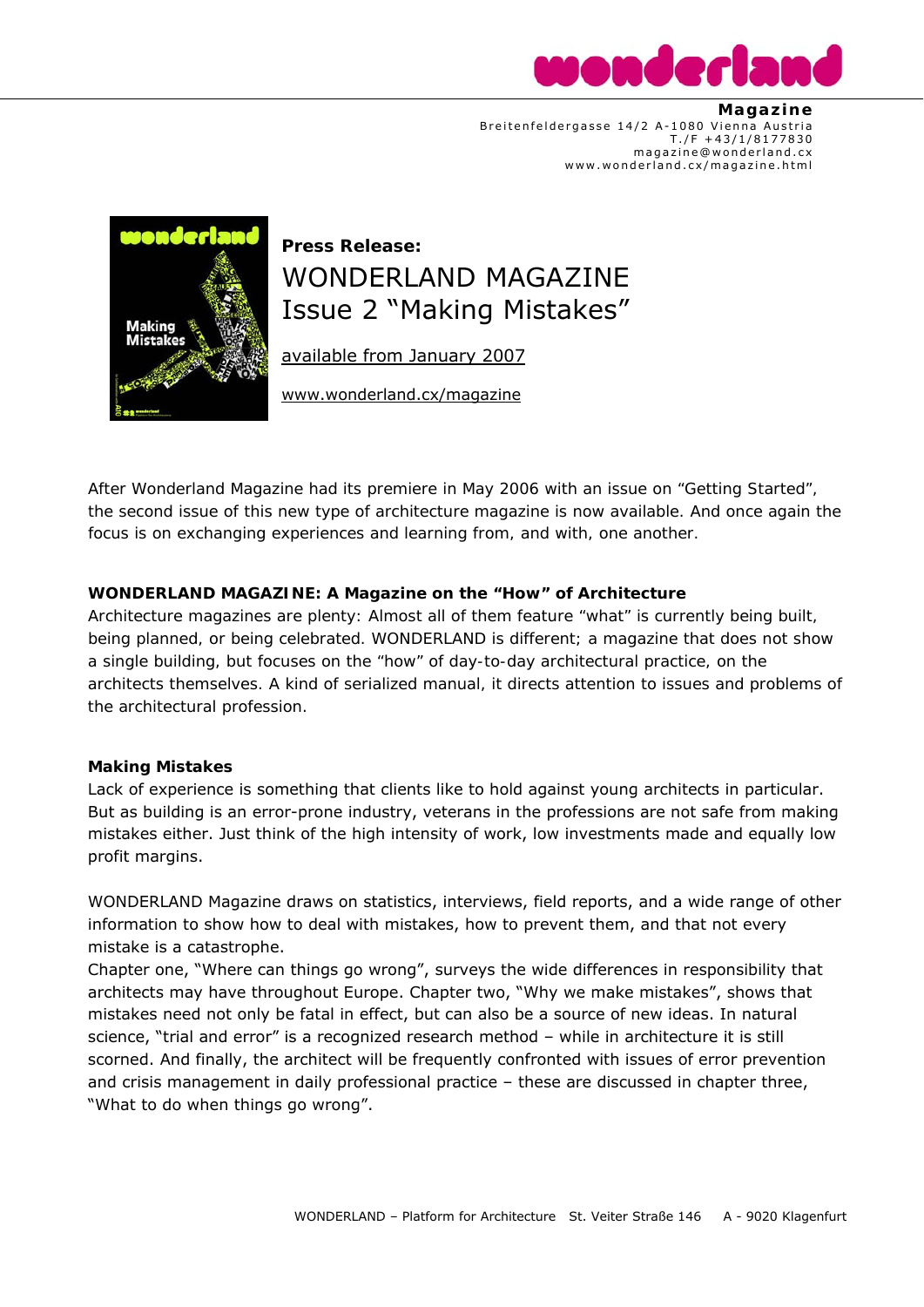

 **Magaz ine**  Breitenfeldergasse 14/2 A-1080 Vienna Austria  $T./F + 43/1/8177830$  magazine@wonderland.cx www.wonderland.cx/magazine.html

## **WONDERLAND – Platform for Architects**

Like in issue 1, a range of different views, approaches and strategies was brought together through a questionnaire poll made among European teams of architects – this time, 60 architectural offices from 18 different countries participated. This active interest indicates that the magazine is perceived and used as a platform of information and experience exchange. The plan is to continually expand the number of contributors who supply texts, ideas and suggestions to the magazine.

WONDERLAND – Platform for Architecture was developed under a EU project and is a spin-off of a traveling exhibition of the same name (2004–2006). The WONDERLAND exhibition was initiated by eleven Austrian teams of architects and has meanwhile come to include 99 teams from nine European countries. WONDERLAND Magazine now provides an even wider public of European architects with an opportunity of an international exchange of experience.

WONDERLAND was developed in cooperation with the architecture magazine *A10 – new European architecture* and is available as a supplement to the January issue of *A10* as well as from bookstores and newsstands.

# **Previous issue (still available):**

Issue 1: "Getting Started"



**Next issue:**  Issue #3 " Going Public" will be out in June 2007